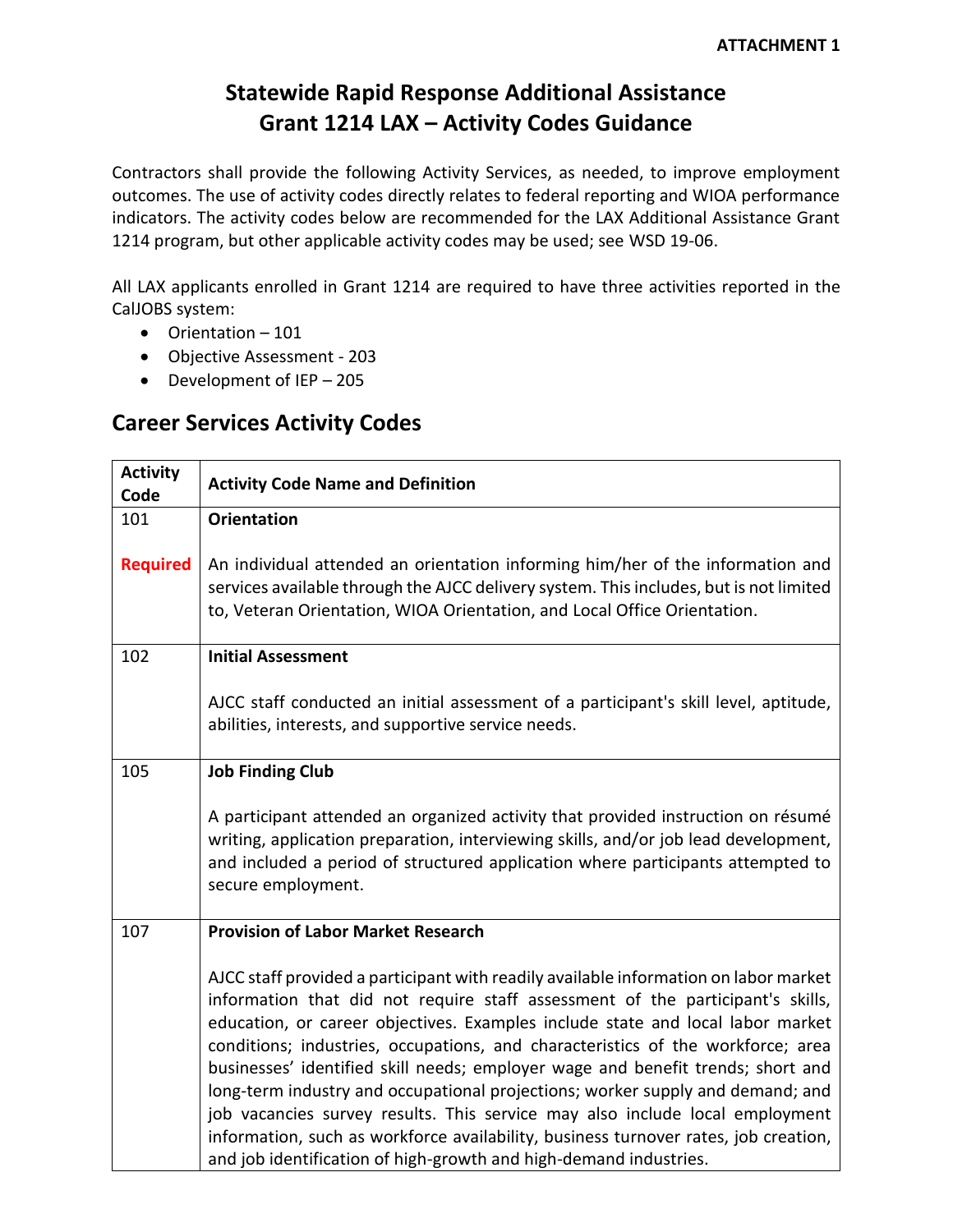| 115                    | <b>Résumé Preparation Assistance</b>                                                                                                                                                                                                                                                                          |
|------------------------|---------------------------------------------------------------------------------------------------------------------------------------------------------------------------------------------------------------------------------------------------------------------------------------------------------------|
|                        | An AJCC staff provided one-on-one instruction on résumé and cover letter formats<br>and assisted in the development of one or both.<br>*AJCC staff assisting a participant by inputting a participant's résumé into CalJOBS<br>does not constitute as Résumé Preparation Assistance.                          |
| 125                    | <b>Job Search and Placement Assistance</b>                                                                                                                                                                                                                                                                    |
|                        | AJCC staff provided a participant job search and placement assistance and, in<br>appropriate cases, career counseling, including the provision of information on in-<br>demand industry sectors and occupations, and nontraditional employment.                                                               |
| 130                    | <b>Proficiency Testing</b>                                                                                                                                                                                                                                                                                    |
|                        | AJCC staff tested a participant's ability to read, write and speak in English, and to<br>compute and solve problems at the proficiency level necessary to function on the<br>job, within the participant's family, and in society.                                                                            |
| 132                    | Résumé Writing Workshop                                                                                                                                                                                                                                                                                       |
|                        | AJCC staff provided a résumé writing workshop to two or more participants in need<br>of résumé writing assistance and/or cover letter format, and assistance in the<br>development of one or both.                                                                                                            |
|                        | *This definition does not include Résumé Preparation Assistance (115).                                                                                                                                                                                                                                        |
| 200                    | <b>Individual Counseling</b>                                                                                                                                                                                                                                                                                  |
|                        | AJCC staff, in a one-on-one setting, provided a participant counseling and<br>vocational guidance to assist the participant in achieving employment goals, and to<br>make decisions regarding employment and/or training opportunities.                                                                       |
| 202                    | <b>Career Guidance/Planning</b>                                                                                                                                                                                                                                                                               |
|                        | AJCC staff provided a participant information, materials, suggestions, and/or advice<br>to help a participant make occupational or career decisions.                                                                                                                                                          |
| 203<br><b>Required</b> | <b>Objective Assessment</b>                                                                                                                                                                                                                                                                                   |
|                        | AJCC staff conducted a comprehensive, specialized assessment of skill levels and<br>service needs of a participant. The assessment may include diagnostic testing or<br>other assessment tools, and in-depth interviewing and evaluation to identify<br>employment barriers and appropriate employment goals. |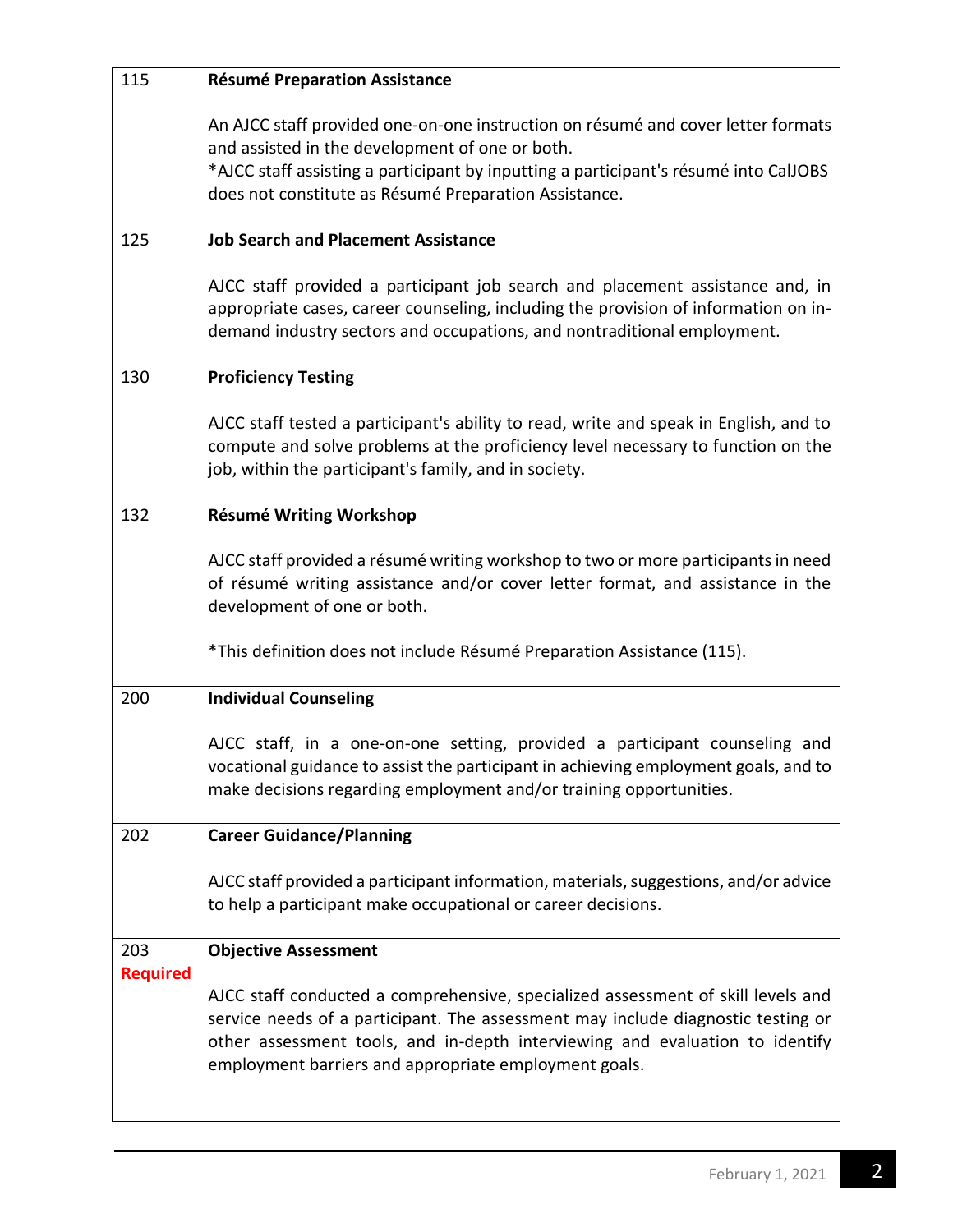| 205             | Development of IEP/ISS/EDP                                                                                                                                                                                                                                                                                                                                                                                                               |
|-----------------|------------------------------------------------------------------------------------------------------------------------------------------------------------------------------------------------------------------------------------------------------------------------------------------------------------------------------------------------------------------------------------------------------------------------------------------|
| <b>Required</b> | AJCC staff and a participant jointly developed an ongoing strategy to identify the<br>participant's employment goals, appropriate achievement objectives, and<br>appropriate combination of services for the participant to be able to achieve<br>his/her employment goals, including providing information on eligible providers of<br>training services and career pathways to attain career objectives.                               |
| 215             | <b>Short-Term Prevocational Services</b>                                                                                                                                                                                                                                                                                                                                                                                                 |
|                 | A participant is receiving short-term, prevocational services, including the<br>development of learning, communication, interviewing skills, punctuality, personal<br>maintenance skills, and professional conduct to prepare the participant for<br>unsubsidized employment or training.                                                                                                                                                |
| 224             | <b>Pre-Apprenticeship Training</b>                                                                                                                                                                                                                                                                                                                                                                                                       |
|                 | The participant enrolled in a Pre-Apprenticeship (PA) program that has a<br>documented partnership with at least one Registered Apprenticeship program. The<br>PA's training and curriculum must be based on industry standards, approved by the<br>documented Registered Apprenticeship partner(s), and prepare the individual with<br>the skills and competencies needed to enter one or more Registered<br>Apprenticeship program(s). |
|                 | This activity code requires staff to provide justification in CalJOBS under case notes.                                                                                                                                                                                                                                                                                                                                                  |

## **Supportive services Activity Codes**

| <b>Activity</b><br>Code | <b>Activity Code Name and Definition</b>                                                                                                                                                                       |
|-------------------------|----------------------------------------------------------------------------------------------------------------------------------------------------------------------------------------------------------------|
| 181                     | <b>Supportive Service: Transportation Assistance</b>                                                                                                                                                           |
|                         | A participant received assistance with transportation that enabled him/her to<br>participate in career services or training activities.                                                                        |
|                         | Supportive services may be made available to any adult or dislocated worker<br>participating in Title I career services (not including follow-up services) or training<br>activities.                          |
|                         | *These services must be provided in conjunction with a career service or training<br>service. Service dates for the supportive service must be within the dates of the<br>career service or training activity. |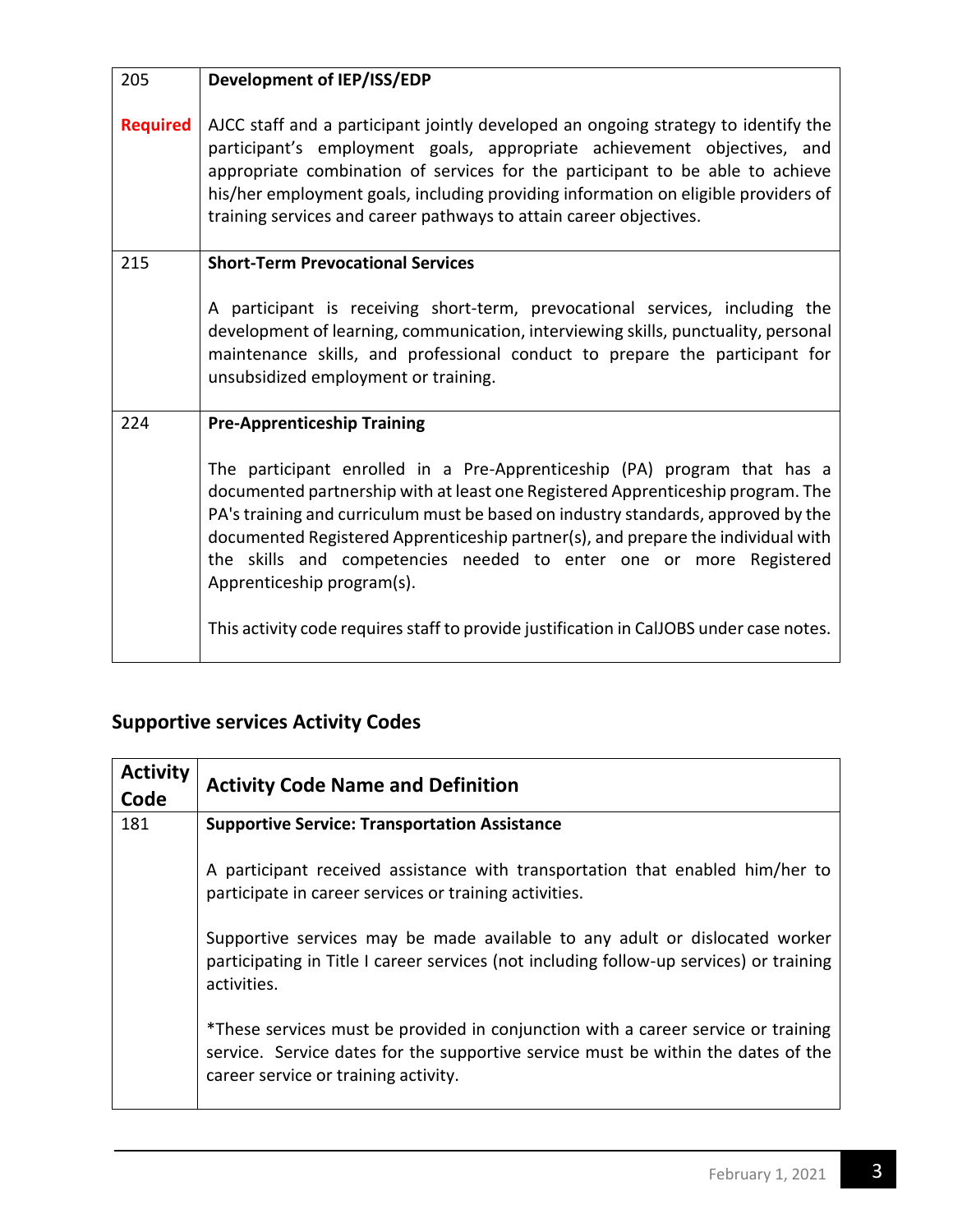| 185 | <b>Supportive Service: Other</b>                                                                                                                                                                                                 |
|-----|----------------------------------------------------------------------------------------------------------------------------------------------------------------------------------------------------------------------------------|
|     | A participant received assistance that was necessary to enable the individual to<br>participate in career services or training activities. This activity code should only be<br>used if no other Supportive Service codes apply. |
|     | This activity code requires staff to document the type of service provided in a case<br>note.                                                                                                                                    |
|     | Supportive services may be made available to any adult or dislocated worker<br>participating in Title I career services (not including follow-up services) or training<br>activities.                                            |
|     | *These services must be provided in conjunction with a career service or training<br>service. Service dates for the supportive service must be within the dates of the<br>career service or training activity.                   |
| 188 | <b>Supportive Service: Tools/Clothing</b>                                                                                                                                                                                        |
|     | A participant received assistance with employment-related attire or tools for the<br>purpose of obtaining or retaining employment.                                                                                               |
|     | Supportive services may be made available to any adult or dislocated worker<br>participating in Title I career services (not including follow-up services) or training<br>activities.                                            |
|     | *These services must be provided in conjunction with a career service or training<br>service. Service dates for the supportive service must be within the dates of the<br>career service or training activity.                   |

## **Training services Activity Codes**

| <b>Activity</b><br>Codes | <b>Activity Code Name and Definition</b>                                                                                                                                                                   |
|--------------------------|------------------------------------------------------------------------------------------------------------------------------------------------------------------------------------------------------------|
| 300                      | <b>Occupational Skills Training (Approved ETPL Provider)</b>                                                                                                                                               |
|                          | The participant enrolled in a California (CA) Eligible Training Provider List (ETPL)<br>training program designed to provide the technical skills necessary to perform a<br>specific job or group of jobs. |
|                          | All Occupational Skills Training Services must have an Occupational Code (ONET<br>Code) that indicates the type of training being provided. The Industry Code (NAICS<br>Code) is not required.             |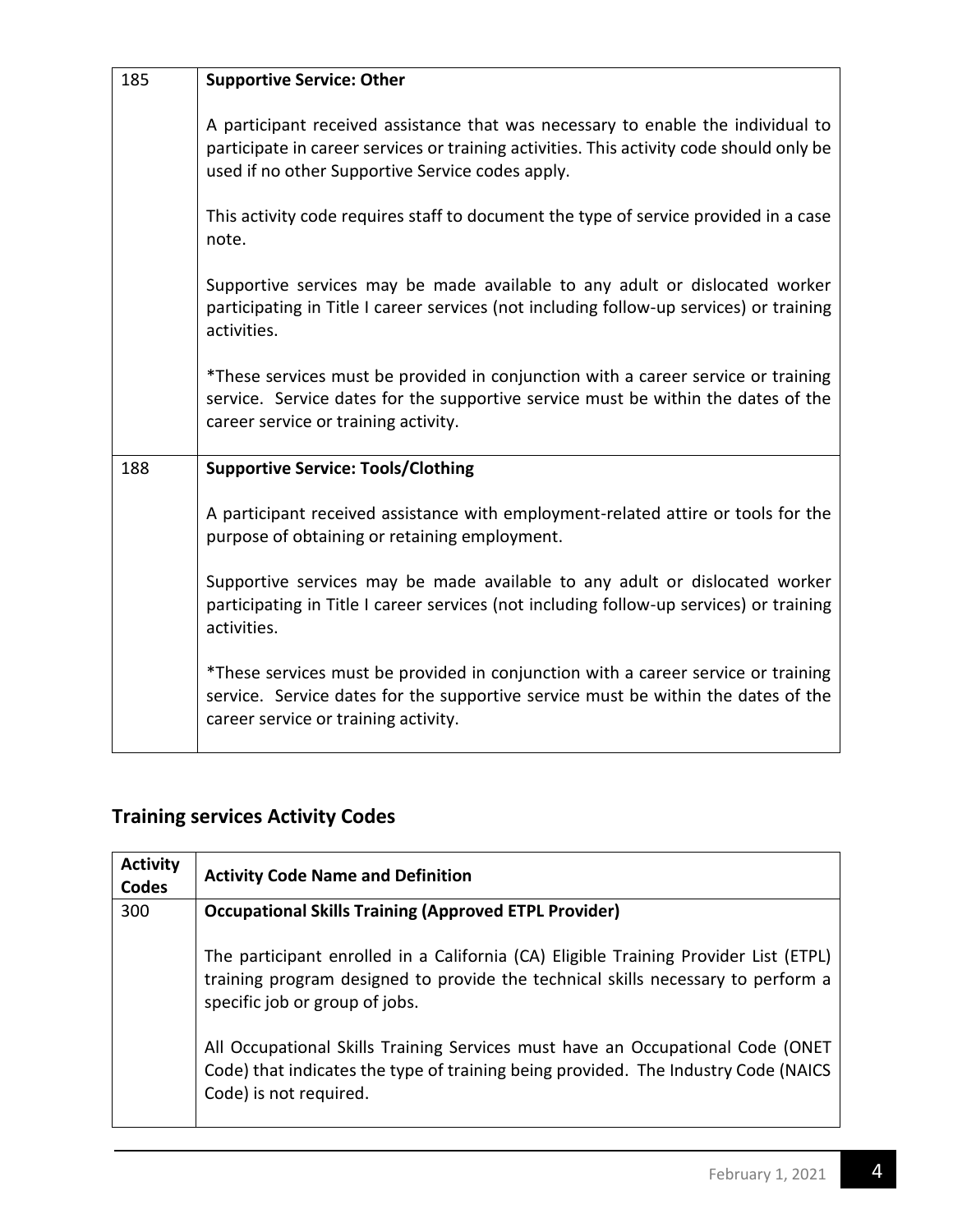| 301 | <b>On-the-Job Training</b>                                                                                                                                                                                                                                                                                                                                                                                                                                                                                                                                                                                                                            |
|-----|-------------------------------------------------------------------------------------------------------------------------------------------------------------------------------------------------------------------------------------------------------------------------------------------------------------------------------------------------------------------------------------------------------------------------------------------------------------------------------------------------------------------------------------------------------------------------------------------------------------------------------------------------------|
|     | A participant took part in paid training while engaged in productive work in a job.<br>The training (a) provided knowledge or skills essential to the full and adequate<br>performance of the job; (b) provided reimbursement to the employer for up to 50%<br>of the participant's wage rate for extraordinary costs of providing the training and<br>additional supervision related to the training; and (c) was limited in duration<br>appropriate to the occupation for which the participant was being trained, taking<br>into account the training's content, the participant's prior work experience, and<br>service strategy, as appropriate. |
| 302 | <b>Entrepreneurial Training</b>                                                                                                                                                                                                                                                                                                                                                                                                                                                                                                                                                                                                                       |
|     | A participant attended entrepreneurial skills training that included, but was not<br>limited to, the elements of starting and operating a small business, business plan<br>development, securing financing, general business law concepts, employee<br>management, and the understanding of marketing concepts.                                                                                                                                                                                                                                                                                                                                       |
| 304 | <b>Customized Training</b>                                                                                                                                                                                                                                                                                                                                                                                                                                                                                                                                                                                                                            |
|     | A participant enrolled in an employer's customized training program. The training<br>was designed to meet the specific requirements of an employer (or a group of<br>employers); was conducted with a commitment by the employer to employ the<br>participant upon successful completion of the training; and for which the employer<br>paid a significant portion of the cost of training, as determined by the Local Board<br>in accordance with WIOA.                                                                                                                                                                                              |
|     | Customized training may be provided when the following criteria are met:<br>The participant is not earning a self-sufficient wage as determined by Local<br>Board policy.<br>The above paragraph's requirements are met.<br>The customized training relates to on-the-job training contracts for<br>employed workers, or other appropriate purposes identified by the Local<br>Board.                                                                                                                                                                                                                                                                 |
| 305 | <b>Skills Upgrading and Retraining</b>                                                                                                                                                                                                                                                                                                                                                                                                                                                                                                                                                                                                                |
|     | A participant was provided training to upgrade his/her skills, and/or to retrain.                                                                                                                                                                                                                                                                                                                                                                                                                                                                                                                                                                     |
| 306 | <b>WIOA Prerequisite Trainings</b>                                                                                                                                                                                                                                                                                                                                                                                                                                                                                                                                                                                                                    |
|     | A participant enrolled in the required prerequisite training/coursework prior to<br>entry into an institution's approved training program.                                                                                                                                                                                                                                                                                                                                                                                                                                                                                                            |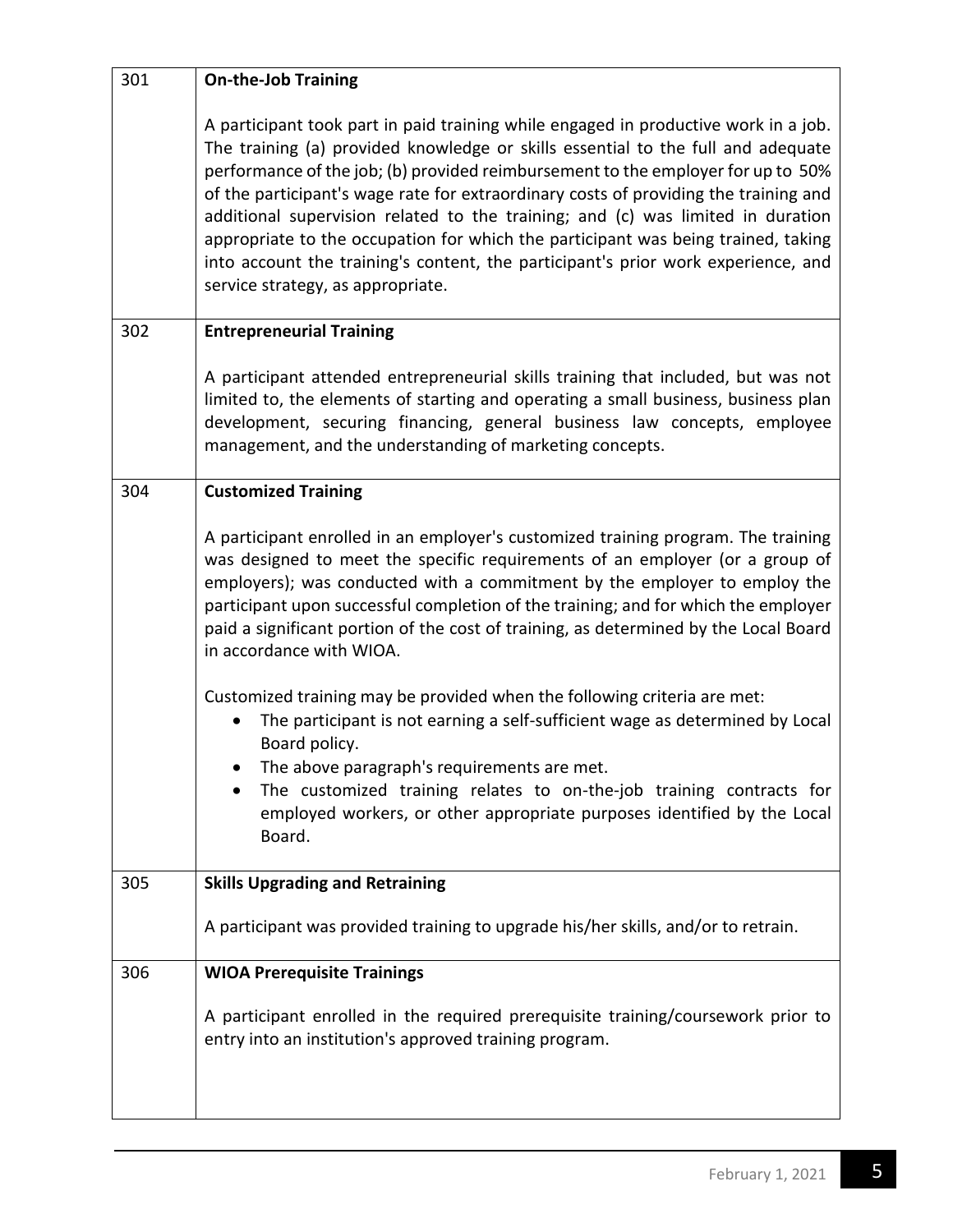| 307 | Pre-Apprenticeship Program w/Occupational Skill Training (ITA)                                                                                                                                                                                                                                                                                                                                                                                                                                                                                                      |
|-----|---------------------------------------------------------------------------------------------------------------------------------------------------------------------------------------------------------------------------------------------------------------------------------------------------------------------------------------------------------------------------------------------------------------------------------------------------------------------------------------------------------------------------------------------------------------------|
|     | The participant enrolled in a Pre-Apprenticeship (PA) program that has a<br>documented partnership with at least one Registered Apprenticeship program. The<br>PA's training and curriculum must be based on industry standards, approved by the<br>documented Registered Apprenticeship partner(s), and prepare the individual with<br>the skills and competencies needed to enter one or more Registered Apprenticeship<br>program(s).                                                                                                                            |
|     | In addition, the pre-apprenticeship program provides occupational skills training<br>that leads to an industry-recognized certificate, credential, or license upon<br>completion.                                                                                                                                                                                                                                                                                                                                                                                   |
|     | If the pre-apprenticeship training does not provide occupational skills training that<br>leads to an industry-recognized certificate, credential, or license, the Pre-<br>Apprenticeship Training (224) activity code should be utilized.                                                                                                                                                                                                                                                                                                                           |
| 308 | <b>Incumbent Worker Training</b>                                                                                                                                                                                                                                                                                                                                                                                                                                                                                                                                    |
|     | The participant participated in an incumbent worker training designed to meet the<br>needs of an employer or group of employers in an effort to help avert potential<br>layoffs, or for the employee to obtain the skills necessary to retain employment,<br>such as increasing the skill levels of employees so they can be promoted within the<br>company and create backfill opportunities for less-skilled employees.                                                                                                                                           |
| 321 | <b>Transitional Job</b>                                                                                                                                                                                                                                                                                                                                                                                                                                                                                                                                             |
|     | The participant has barriers to employment, is chronically unemployed, or has an<br>inconsistent work history, and has been placed by the AJCC in subsidized, time-<br>limited work within the public, private, or nonprofit sector. The participant must<br>concurrently receive comprehensive employment and supportive services.<br>Transitional jobs are designed to assist participants with establishing a work history,<br>demonstrate success in the workplace, and develop the skills that lead to entry into<br>and retention in unsubsidized employment. |
| 322 | <b>Job Readiness Training</b>                                                                                                                                                                                                                                                                                                                                                                                                                                                                                                                                       |
|     | A participant received training regarding the skills necessary to be successful in the<br>workplace. The training provided the participant with specific occupational<br>competencies needed to perform specific tasks on the job. These competencies<br>include but are not limited to how to communicate in an office environment, how<br>to function as part of a team, and how to work in a deadline-driven workplace.                                                                                                                                          |
|     | This code must be applied in conjunction with one of the following codes:                                                                                                                                                                                                                                                                                                                                                                                                                                                                                           |
|     | including training for<br>1. Occupational<br>skills training,<br>nontraditional<br>employment (300)                                                                                                                                                                                                                                                                                                                                                                                                                                                                 |
|     | 2. On-the-job training (301)                                                                                                                                                                                                                                                                                                                                                                                                                                                                                                                                        |
|     | 3. Incumbent worker training (308)                                                                                                                                                                                                                                                                                                                                                                                                                                                                                                                                  |